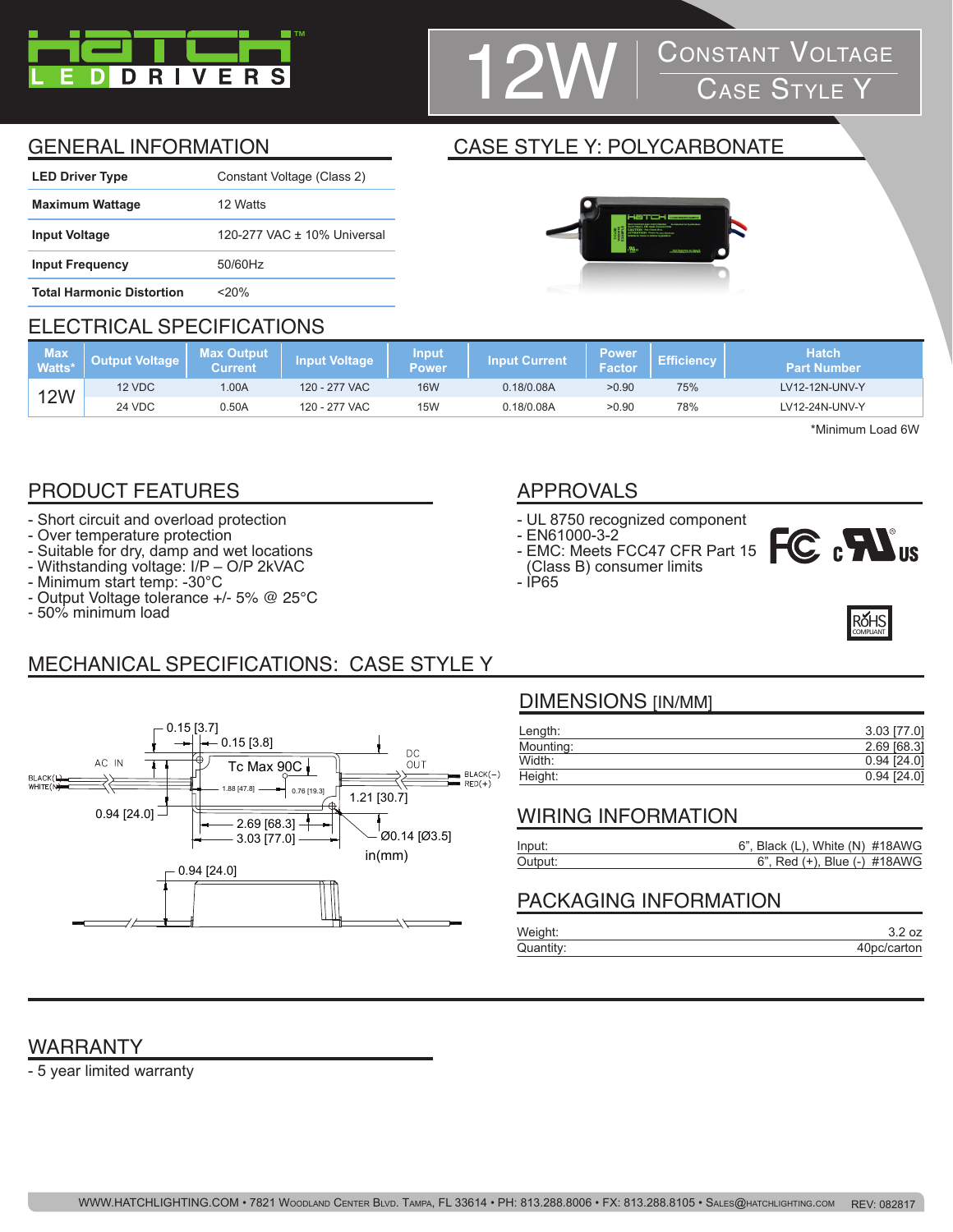

# 12W CONSTANT VOLTAGE

| <b>LED Driver Type</b>           | Constant Voltage (Class 2)  |
|----------------------------------|-----------------------------|
| <b>Maximum Wattage</b>           | 12 Watts                    |
| <b>Input Voltage</b>             | 120-277 VAC ± 10% Universal |
| <b>Input Frequency</b>           | 50/60Hz                     |
| <b>Total Harmonic Distortion</b> | $<$ 20%                     |
|                                  |                             |

#### GENERAL INFORMATION CASE STYLE Y: POLYCARBONATE



### PERFORMANCE CURVES





Efficiency and PF measured at 25°C.